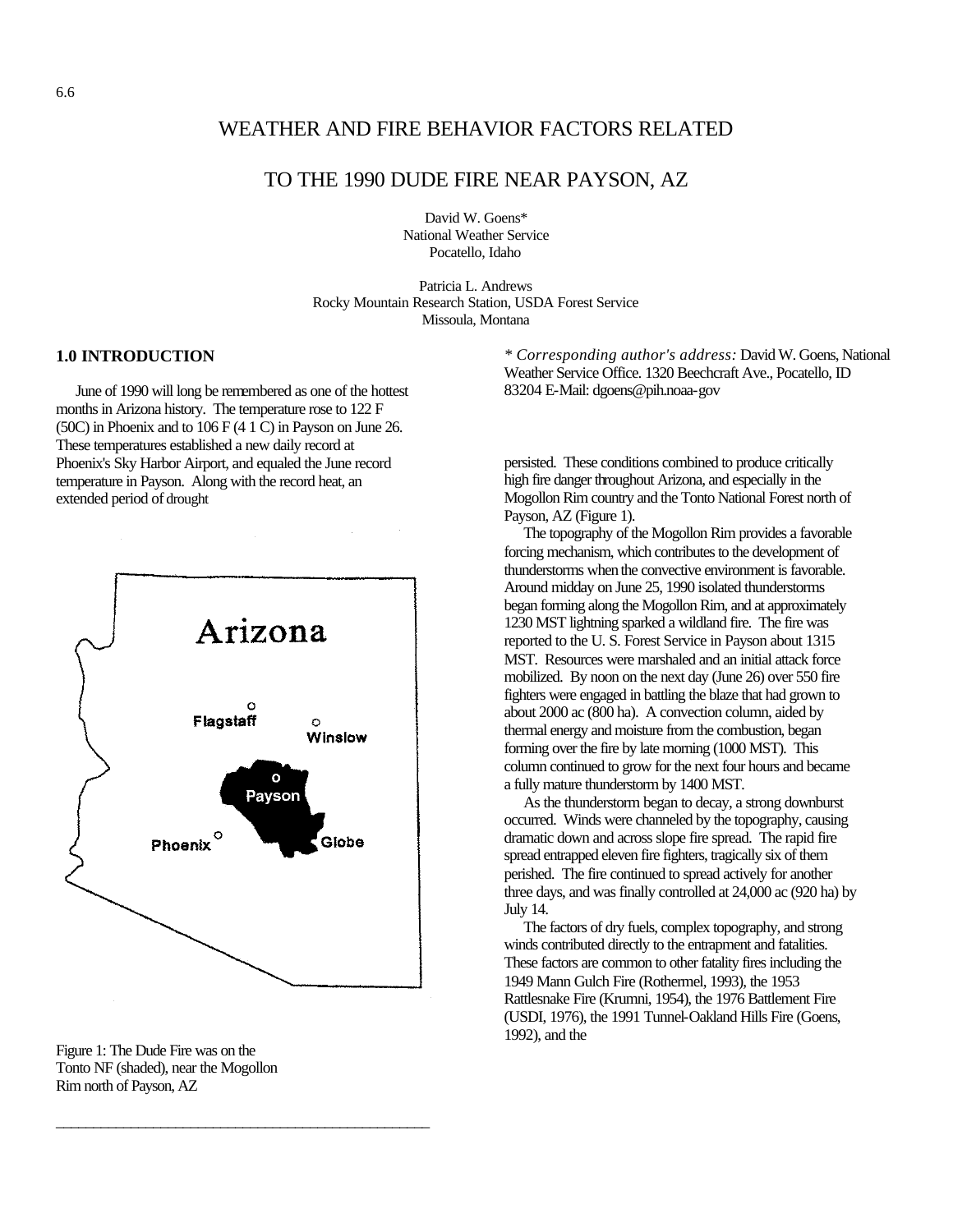

Figure 2: Dude Fire Point of ignition and approximate perimeter location at 1300 and 1500 MST on June 26. The entrapment site in Walle Moore Canyon is noted.

1994 South Canyon Fire (USDI/USDA, 1994).

The authors were members of the original interagency investigation team, and participated in collecting fuels, weather, and fire behavior data, which is included in the official incident report (USDA, 1990). Our purpose in reexamining this incident is to further document the critical conditions that contribute to extreme fire behavior and pose threats to firefighter safety.

## **2.0 ENVIRONMENTAL FACTORS**

# **2.1 Topography**

The fire's point of ignition (POI) was on a steep southwestfacing slope at approximately 6400 ft (1950 in) elevation (see Figure 2). This is a near mid-slope position with the crest of the Mogollon Rim 0.6 mile (1 km) northeast and 1000 ft (330 in) higher. Below the POI the slope is more gradual, falling off to about 5600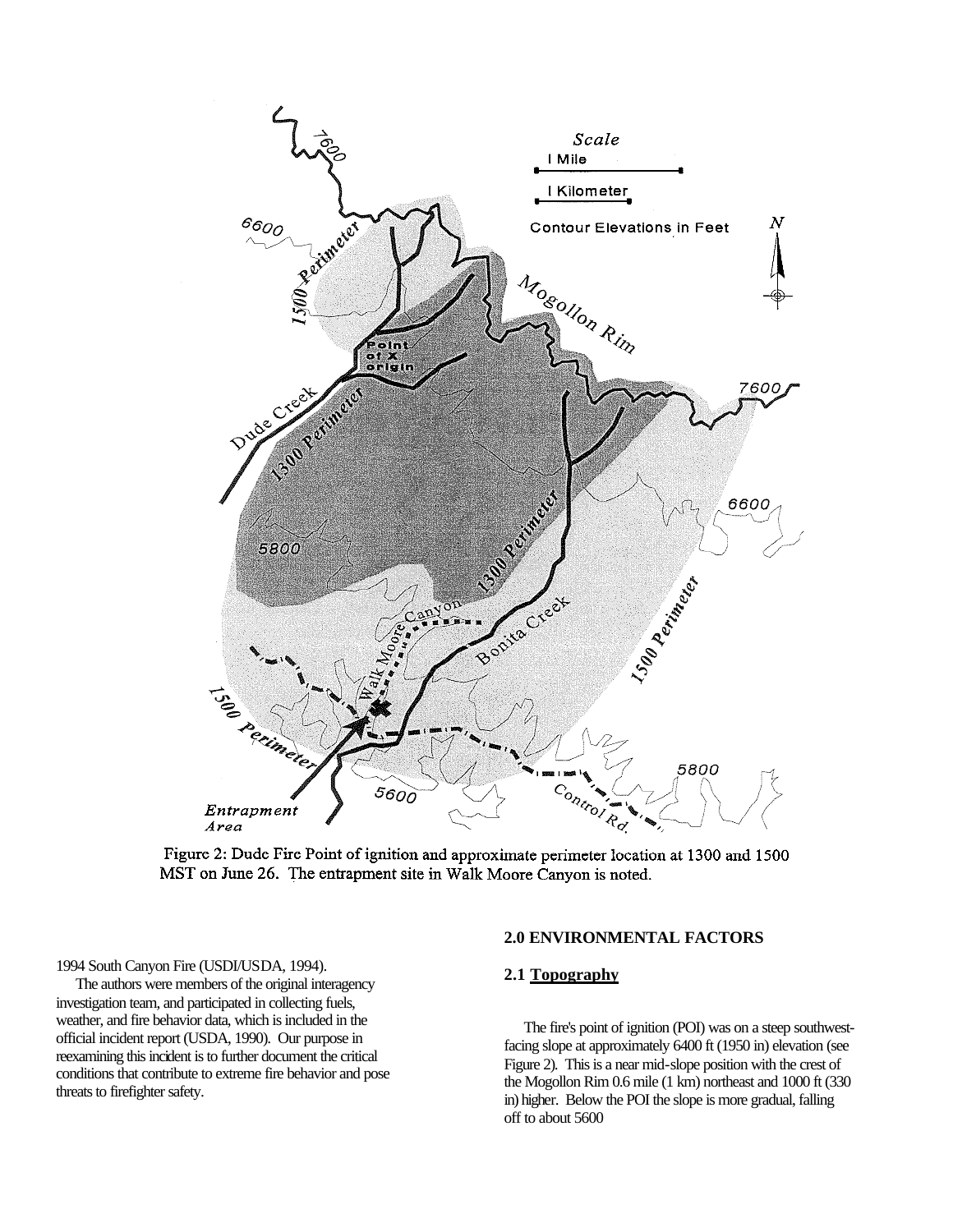ft (1700 m) in 2 miles (3.2 km) to the south. In this area the rim is oriented in a northwest-southeast direction with the terrain decreasing in elevation in a general southwest direction from the rim edge. The entrapment site in Walk Moore Canyon was approximately 2.5 miles (4 km) south of the origin at about 5560 ft (1695 m) elevation. This is a south oriented drainage with sides sloping to 5800 ft (1770 m) on the west and 5900 ft (1800 m) on the east.

# **2.2 Fuel**

Fuels in the fire area were primarily ponderosa pine with an understory of mixed oak, manzanita, needle and leaf litter, and scattered large (greater than 6 inch [15 cm] diameter) dead logs. Much of the understory brush was heavily draped with dead, very dry pine needles. Fuel moisture samples taken in the area on June 26 indicate live fuel moisture in the manzanita and oak was very low (76%). National Fire Danger Rating System (Deeming and others, 1977) derived fuel moisture was 3% for fine dead fuel, and 8% for the larger dead fuels. Low fuel moisture levels indicate a high potential for fire ignition and spread (Rothermel, 1983). These factors compounded the fire hazard and potential. Fuel loads along the jeep trail in the bottom of Walk Moore Canyon were relatively low. Prior to the entrapment crews were clearing brush in that area to create a more defensible line to anchor burnout and control operations.

# **2.3 Weather**

### 2.3.1 Precursor Conditions

June 1990 was hot and dry across all of Arizona and the desert. Southwest. Below normal precipitation had been observed for the previous six-month period, and June precipitation was only 40% of normal at Payson. General drought conditions had persisted for three years and late June crop moisture indices for the area reflected the persistence of "Severely Dry" conditions.

#### 2.3.2 Synoptic Situation

Arizona was under a strong ridge of high pressure. The axis of the 50kpa high pressure was located from the southern New Mexico-Arizona boarder northward through Colorado and Wyoming. Central height values were above 594dm. At the surface, a thermally

induced trough of low pressure was in-place over western Arizona. Soundings from Winslow (60 miles [100 km] northeast of the fire site) at 1200 GMT on June 25 and June 26 were similar (Figure 3) and indicated a classic "inverted V' profile which is related to dry microburst thunderstorm environments (Weisman and Klemp, 1986).

#### 2.3.3 MESO/Microscale Situation

Complex mountain topography provides a classic focusing mechanism for convective development (Banta, 1987). Arizona's Mogollon Rim is a perfect example of this with thermal and mechanical dynamics producing well defined up-slope winds during the day under full solar heating. With an abbreviated layer of moisture, as exhibited by the Winslow sounding (similar to Figure 3), the stage was set for isolated thunderstorms with downburst potential. Cumulus clouds began developing over the Rim near the head of Dude Creek during the late morning on June 25 and lightning sparked the fire at about 1230 MST. Outflow winds from the storm spread the fire to about 300 ac (120 ha) in 3 hours. During the night, active burning continued with moderate down slope wind. By sunrise on June 26 the fire was estimated to be 2000 ac (800 ha).

On the morning June 26, the weather pattern had changed little, either synoptically or on the mesoscale.



Figure 3: Radiosonde soundings from Winslow, AZ at 1200 GMT on June 26, 1990 exhibiting a classic inverted "V" profile.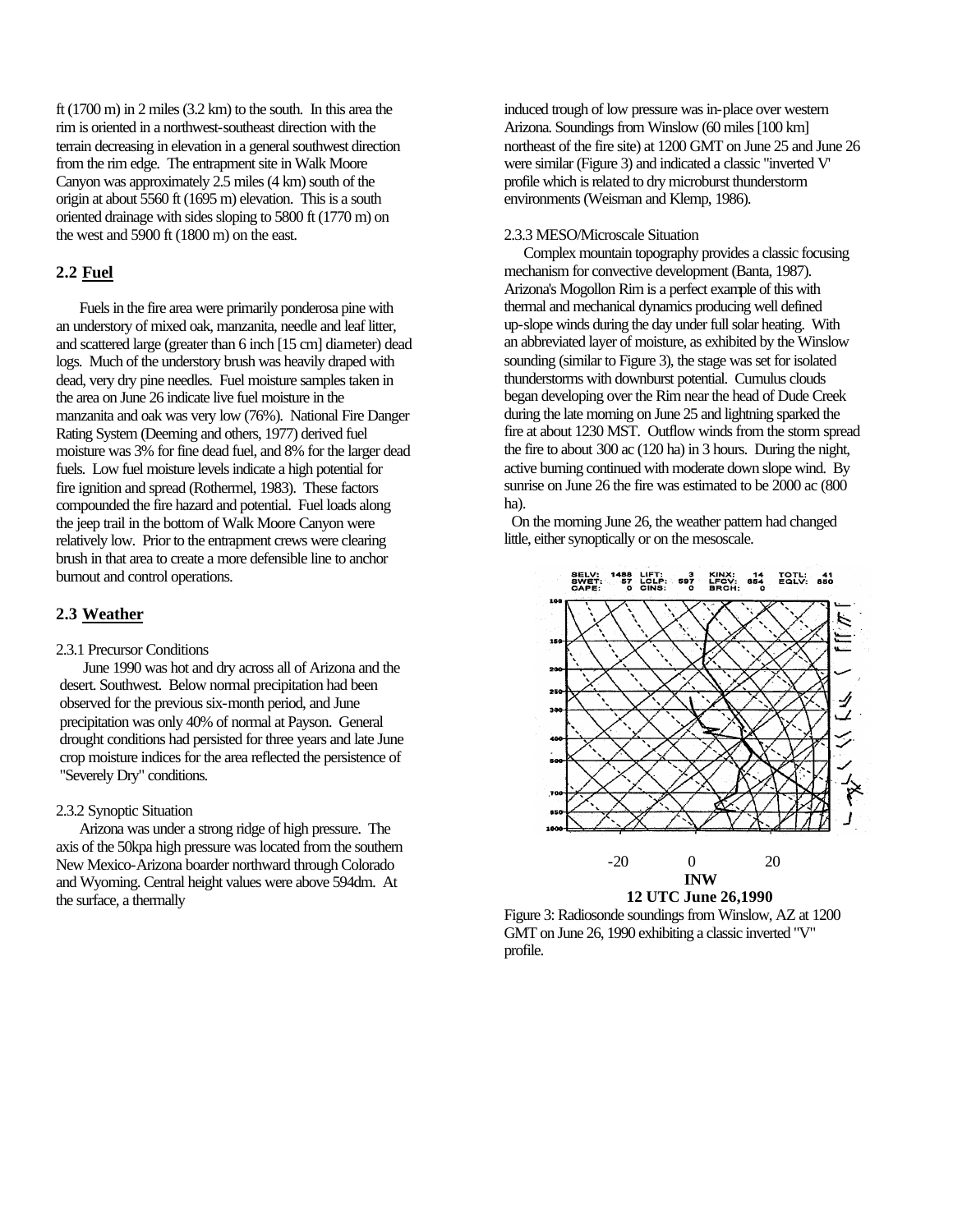The main difference was that an active fire was now producing additional thermal energy and moisture from the combustion process. Again, the Winslow sounding (Figure 3) indicated a dry-downburst environment. Thunderstorms began forming over the Mogollon Rim and the White Mountains (about 50 miles [85 km] east of the fire area) around 1000 MST. The convection column over the fire began to grow significantly about this time, and fire crews around the fire noted indrafts into the column from all sectors of the fire.

The convective cell's growth over the fire was still continuing around 1300 MST, however fire personnel did report a few sprinkles of light rain around this time. Additional energy was added to the cell around 1400 MST as a weak convective outflow boundary from a decaying thunderstorm complex to the southeast reached the fire area. Aerial observations at this time also reported the convection column had "iced out", indicating cell maturity and the potential for imminent decay. Fire crews in and near Walk Moore Canyon noted the indraft winds had ceased and a complete absence of wind with a "frightening calm" noted around 1400 MST. The cell then collapsed dramatically, producing a downburst with winds estimated from 40-60 mi/h (18-27 mps) by crews on the ground near the entrapment site. The strong winds lasted only 5 to 10 minutes, then decreased by about 50% and persisted for another 30 minutes.

Downburst winds normally fan out in a circular direction from the center of a stationary convective cell in flat terrain (Fujita, 1985). This fire spread in all directions (Figure 2) however, mapping of the actual fire growth indicates predominate spread to the south as the downburst winds were channeled by the topography.

# **3.0 FIRE BEHAVIOR**

For this paper, the fire behavior was calculated using the BEHAVE fire behavior prediction system (Andrews 1986) and crown fire nomograms (Rothermel 1991). BEHAVE was used to calculate the rate of spread (ROS) and flame length (FL) of the fire spreading through the surface fuels (litter and brush), and the crown fire nomograms were used to calculate the behavior of the crown fire spreading through the pine overstory. Calculations were run for the period just before the downburst winds, during the downburst

event and for two hours following the observed peak winds. Model results closely agree with the observed fire behavior. Calculating fire behavior after the fact based on estimated, time-averaged wind speeds is, however, very different from making real-time predictions based on projected wind speeds.

The surface fuel was characterized as 80% needle litter (fuel model 9) and 20% understory brush (fuel model 6) (Anderson, 1982). Dead fuels were assigned moisture contents ranging from 2 to 4 percent. Prior to the downburst, midflame wind speed was assumed to be  $0 - 4$  mph  $(0 - 1.8)$ mps). The calculated ROS ranged from 1 to 9 chains per hour (20 to 180 m/hr) with FL less than  $4 \text{ ft}$  (1.3 m) with occasional flames in the brush to 7 ft (2.4 m). The calculations indicate the fire would be within the limits of control by hand force, which was in fact the case. The calculated fire behavior for the surface fire given the conditions prior to onset of the downburst winds is shown on the fire characteristics chart (Andrews and Rothermel, 1982) in Figure 4a.

In calculating crown fire behavior during and just following the downburst, the 20 ft (6 m) wind speed was assumed to be 40 mph (18 raps) for a half hour followed by 15 mph (6.7 mps) for another 2 hours. Using the "severe drought" crown fire nomogram and 40 mph (18 mps) wind speed, the average ROS is calculated to be 3 mph (5 km/h) with a flame length of

Figure 4a: Fire behavior calculated from models displayed on fire characteristics chart - the surface fire before the downburst

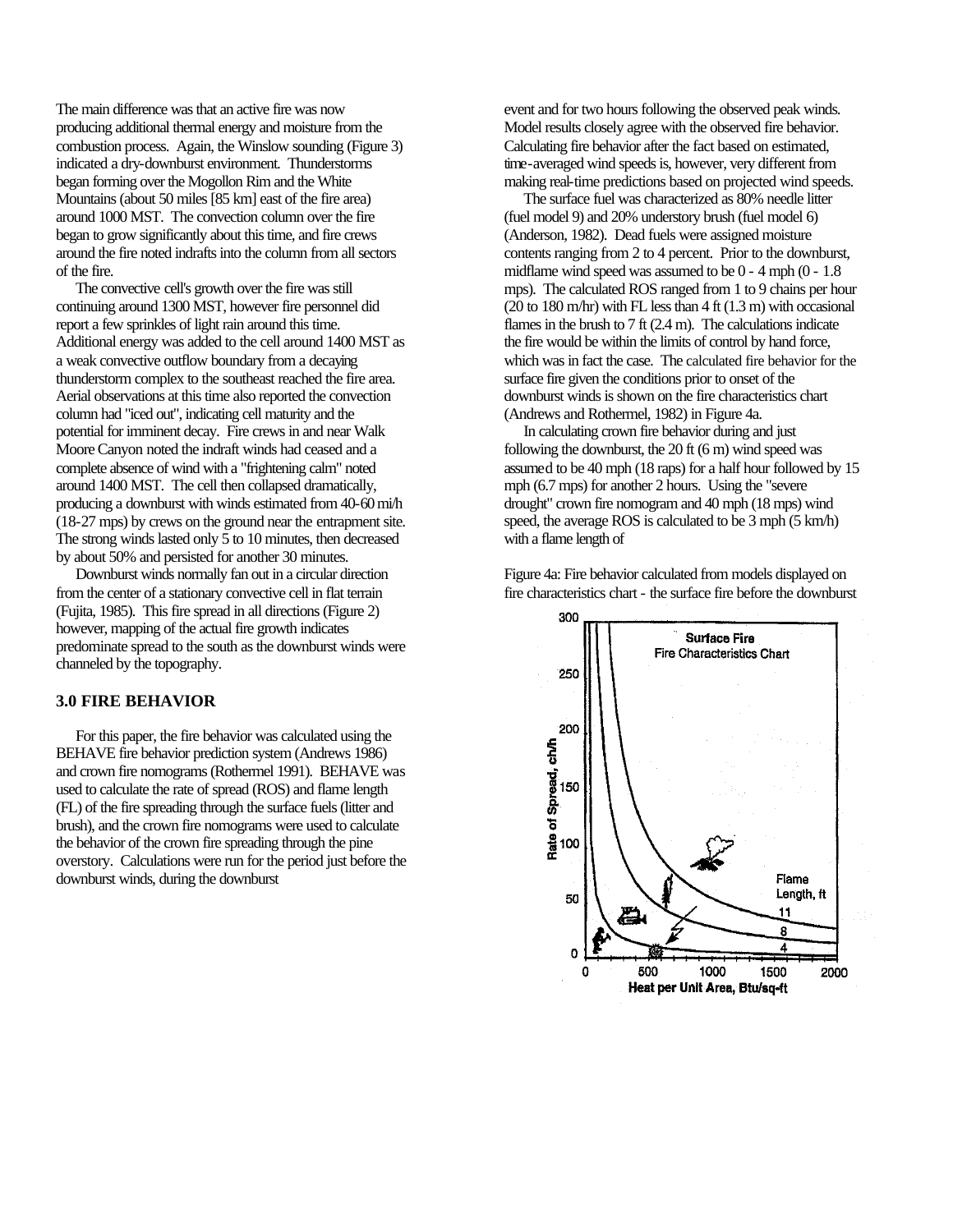

Figure 4b: Fire behavior calculated from models displayed on fire characteristics chart - crown fire driven by the downburst winds.

170 ft. (52 m). For 15 mph (6.7 mps), the average ROS is 0.7 mph (1.2 km/hr) with 60 ft (18 m) FL. Those results are shown on the fire characteristics chart in Figure 4b along with the calculated range and maximum expected ROS. The calculated surface fire behavior is also shown on this chart for comparison and to emphasize the dramatic change in fire behavior that occurs with strong winds. Spread distances using the calculated average rates of spread compare closely with the observed fire spread distances.

# **4.0 SUMMARY**

The behavior of the Dude Fire from its initiation on June 25 through its rapid spread on June 26 was not unusual considering fuel and weather conditions. The high probability of summer thunderstorms in the complex terrain of the western United States is well understood, even in fairly dry atmospheric regimes. The Haines Index (Haines, 1988; Werth and Ochoa, 1993) for both days indicate the extreme potential for rapid-fire growth and spread, and atmospheric profiles indicated the potential for dry microbursts. Fire Weather Forecasts for the area advertised some potential for thunderstorm activity both days. Predicting the exact location of thunderstorm formation is beyond the state of the science, however topographically, favored locations are usually easy to

identify. Once the fire started and had spread to nearly 2000 ac (800 ha), it was reasonable to expect a well-developed convection column due to the favorable atmospheric dynamics and the additional impetus of the fire.

Forecasting downburst winds is highly complicated, even more so in complex terrain. Complex terrain tends to channel the wind, often blocking or enhancing speed and direction (Whiteman, 1990). Because downburst winds tend to be cool and dense, the enhancement and channeling down slope that occurred in this case was not unusual. The occurrence of the short duration gust front, followed by 20 to 30 minutes of sustained strong wind, is again within the realm of reasonable experience.

The extended period of high temperatures and dry weather preceding the fire had preconditioned fuels. Live fuels had low moisture content and fine dead fuels were tinder dry. Drought conditions exacerbated the situation, with large dead fuels so dry that they became a major contributing factor to the fire's intensity. The downburst winds caused the fire to change from a fire backing through the understory to a fire that spread rapidly through the overstory.

This paper was undertaken: to further document the conditions that led to the entrapment and fatalities on the Dude Fire. Hopefully, it can also be used to heighten the awareness of the common denominators of tragedy fires (NWCG, 1996). It may also be used as a case study by those who are working to provide methods for better prediction of downbursts on fires.

## **5.0 ACKNOWLEDGMEENT**

The authors would like to extend their sincere appreciation to Mr. Pat Velasco, Fire Management Officer, USDA Forest Service, Payson Ranger District, Payson AZ. Mr. Velasco's help in gathering critical data and supporting our efforts was invaluable. We would also like to thank Mr. Bruce Bauck, National Weather Service, Pocatello, ID for his assistance in preparing graphics.

# **6.0 LITERATURE CITATIONS**

Anderson, H.E., 1982: Aids to determining fuel models for estimating fire behavior. USDA Forest Service, Gen. Tech. Report INT- 122, 22 pp.